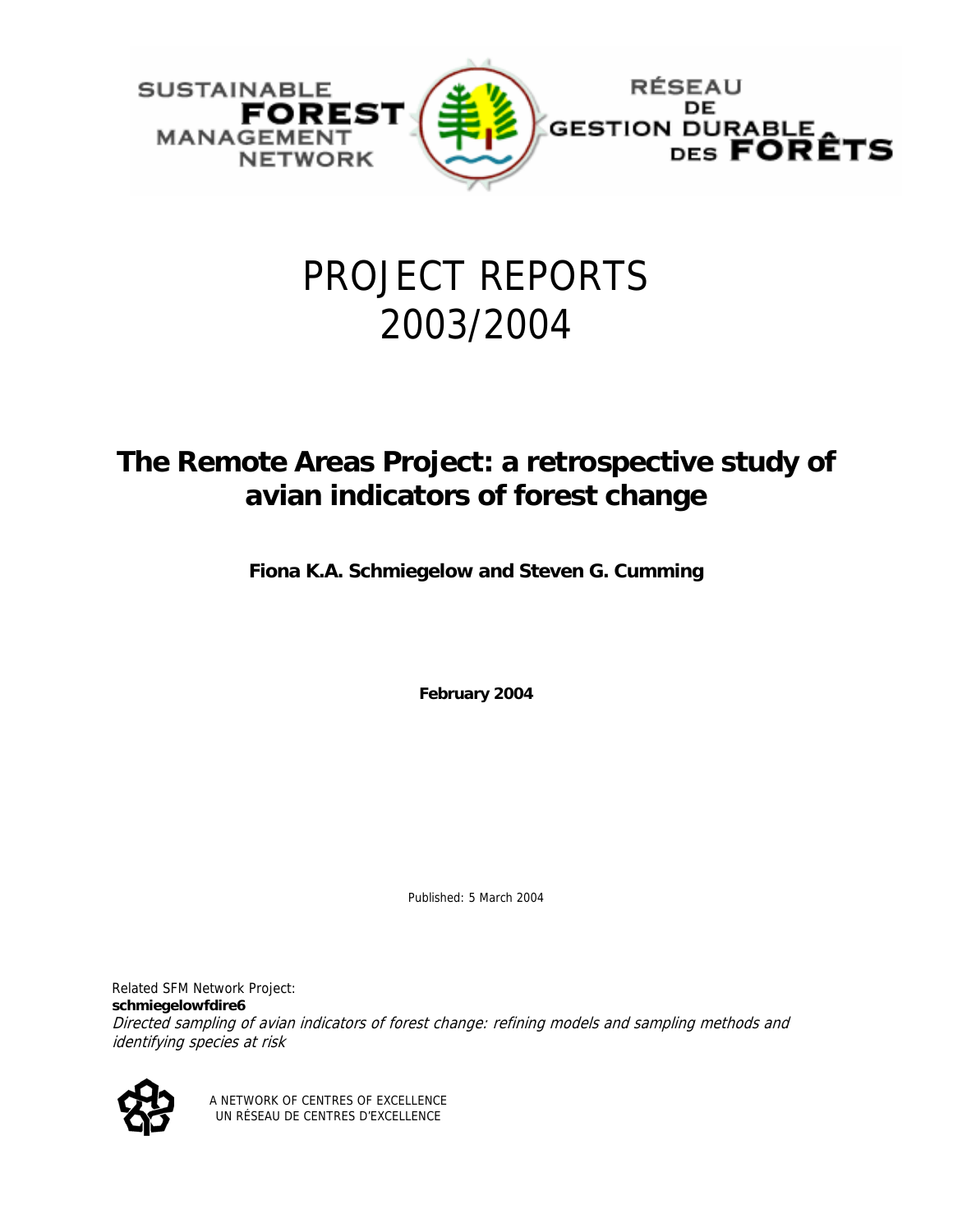**Project name:** Directed Sampling of Avian Indicators of Forest Change: Refining Models and Sampling Methods, and Identifying Species at Risk

## **THE REMOTE AREAS PROJECT - A RETROSPECTIVE STUDY OF AVIAN INDICATORS OF FOREST CHANGE**

Fiona K.A. Schmiegelow<sup>1</sup> and Steven G. Cumming<sup>2</sup> <sup>1</sup>Department of Renewable Resources, University of Alberta 2 Boreal Ecosystems Research Limited, Edmonton, Alberta

Department of Renewable Resources (GSB 751) University of Alberta, Edmonton, AB, Canada. T6G 2H1 780-492-0552 [fiona.schmiegelow@ualberta.ca](mailto:ellen.macdonald@ualberta.ca)

**Keywords***:* boreal mixedwood forest, forest birds, forest harvesting, linear features, cumulative effects, ecological indicators, habitat-based species models

February 2004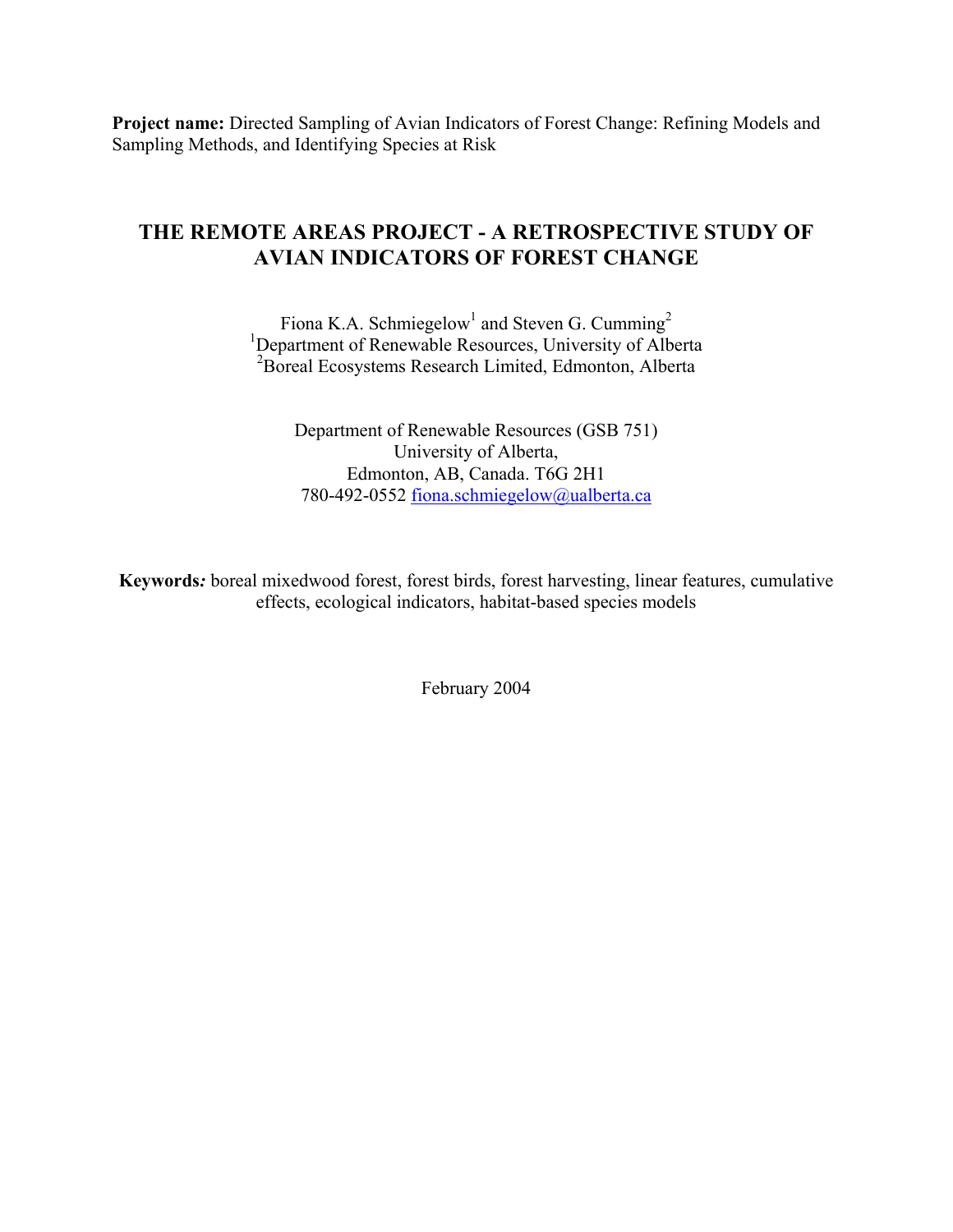**Background:** The boreal forest is the largest terrestrial biome on earth. Canada contains a significant proportion of the world's boreal forests, and the greatest area of intact forest (i.e. free from industrial and other human developments). Mixedwood forests are the most productive of boreal forest types, from both an ecological and economic perspective. The province of Alberta contains most of the mixedwood forest found in western Canada, and much of this has been allocated for various forms of resource extraction. There is thus an urgent need for reliable information on which to base sustainable management practices and long-term conservation planning in these forests.

Resource use in Alberta's forested regions by various industrial sectors, primarily forestry and energy, has the potential to drastically alter the composition and structure of these forests and related biota. In recognition of the complexity of managing for single species, many forest companies are adopting a landscape approach to biodiversity management. Such a coarse-filter approach assumes that maintenance of suitable habitats and landscape structure, within some range of (natural) variability will result in conservation of biological diversity. However, it is necessary in forest landscape management to identify and monitor measurable parameters (indicators) to check whether biodiversity objectives are being realised. Birds are often used as an indicator group for biodiversity due to their abundance, ease of census, and use of a diversity of habitat types. In addition, they have known sensitivities to to a variety of forest changes induced by development activities, such as in the age, composition and spatial strtruture of forests. Alberta's boreal forests support particularly high bird diversity, in part due to their productivity, and also because they intersect the eastern limits of species with western ranges, and the western limit of species with more eastern ranges.

Effective wildlife conservation in forested landscapes managed for multiple objectives increasingly relies on models to predict the outcome of alternative management scenarios on the distribution and abundance of focal species or groups. Habitat models based on remotely sensed data such as forest inventories are inexpensive to develop compared to models based on detailed vegetation surveys, and facilitate rapid assessment over large areas. Further, there is little practical point in modeling species abundance in terms of independent variables that can neither be measured nor estimated from available, broad-scale data. In contrast, once developed and validated, models based on vegetation inventory attributes can be linked to landscape simulation models to evaluate the consequences of alternative management activities and policies over large spatial and temporal scales, and for comprehensive conservation planning.

**Objectives:** The Remote Areas Project was a multi-year, retrospective study, designed to:

1. Better describe distributions, relative abundances, and habitat associations of breeding bird species, in boreal mixedwood forests of central and northern Alberta.

2. Establish relationships between these attributes and patterns of land-use related to forestry and energy sector activities.

3. Help define ecological benchmarks, contribute to the identification of resource development thresholds, and develop meaningful indices of avian biodiversity.

4. Develop and validate multi-scale predictive bird-habitat models suitable for application in GIS-based and other spatial frameworks used for resource management and conservation planning.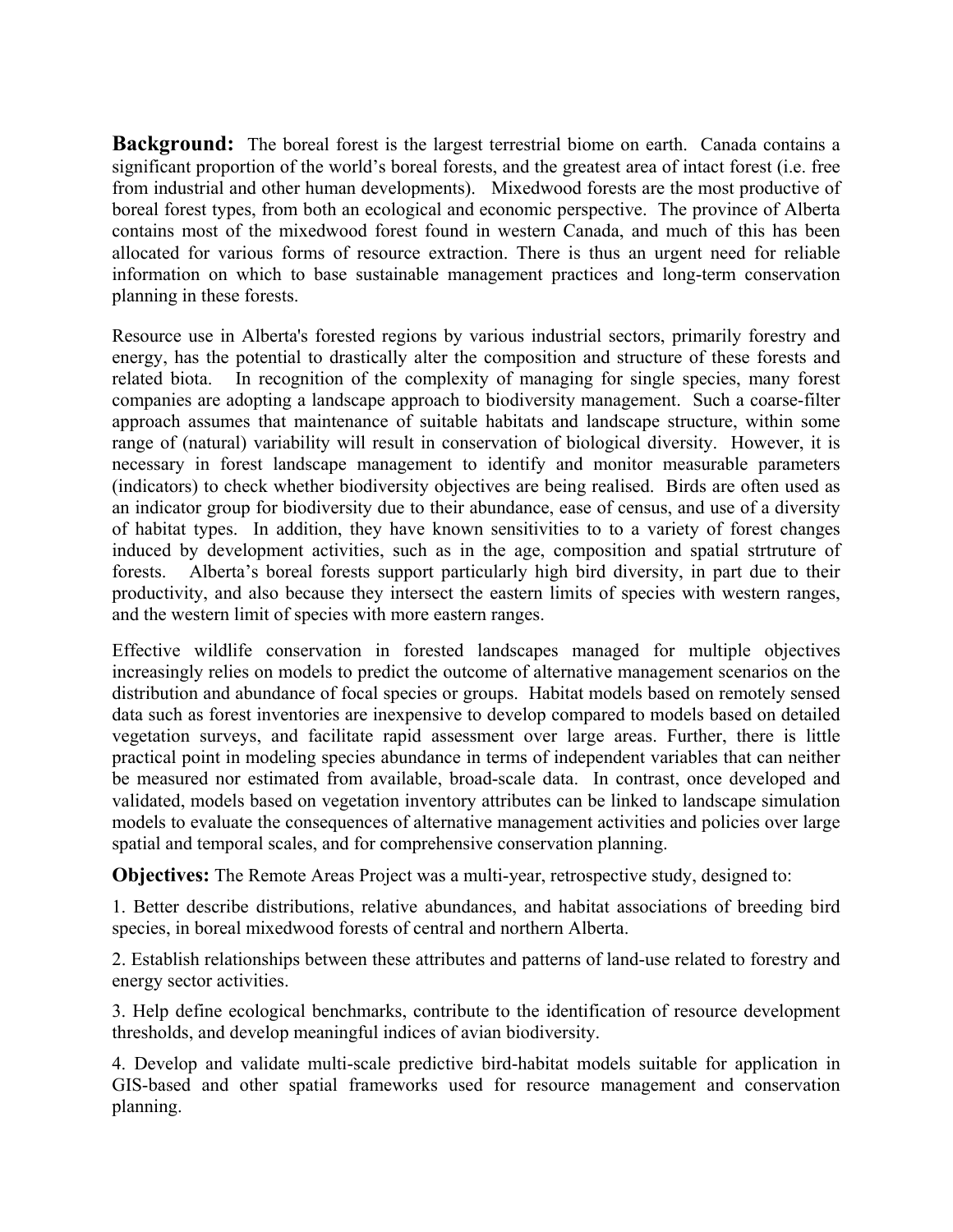**Study Design:** The first stage in designing this research project was to construct an impact hypothesis diagram (Figure 1), that described potential mechanistic linkages between various disturbance agents and the abundance of the indicator group.



**Figure 1.** Impact hypothesis diagram for forest birds in northeastern Alberta.

We decided to focus our research efforts on the effects of forestry and energy activities on the amount and configuration of older forests, as these were the factors contributing the most uncertainty with respect to our ability to predict management outcomes. The rationale underlying the Remote Areas Project was that the existing contrast in landscape attributes could be used to quantify and predict relationships (i.e. a retrospective approach). Sampling units were  $100 \text{ km}^2$ landscapes, equivalent to townships. A multivariate approach was used to characterize the habitat composition and structure, and human footprint (forestry and energy sector related activities), of all potential sites, based on GIS information obtained from vegetation inventory maps, supplemented by additional coverages of energy sector activity. Selection of sampling sites was model-based, using a form of optimal sample design. The goal was to sample landscapes that were likely to provide the most information about landscape-scale attributes of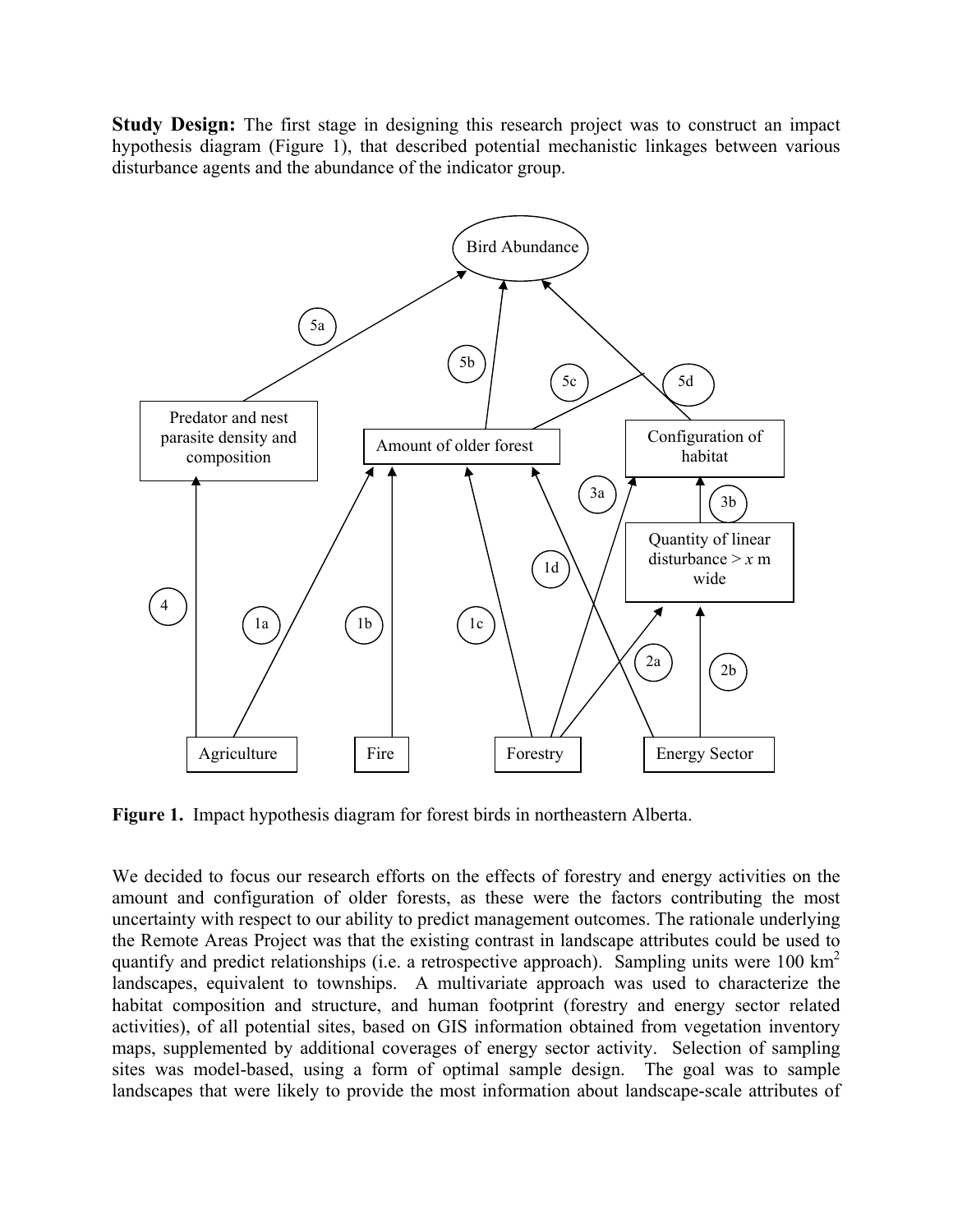theoretical and management interest, namely the abundance and distribution of habitat types of perceived importance to forest birds (such as older, merchantable forest), and the amount of recent disturbances (both natural and anthropogenic). The widest possible range (e.g., low to high) of each landscape attribute was covered by the initial stage of sampling, in order to address threshold issues. For example, our samples included sites with very little energy sector activity (minimal density of seismic lines and no well sites), as well as those with high activity levels (~84 well sites with associated infrastructure). See Schmiegelow et al. (2004) for further details on study design.

Field sampling was initiated in May of 2001 in northeastern Alberta (study area bounded on the south by 54"30", on the west by 117'30", on the north by 58', and on the east by the Saskatchewan border (110'); Figure 2a). The study area included Alberta Pacific Forest Industry's and Weyerhaeuser Slave Lake's Forest Management Areas, where a total of 43 townships were surveyed (Figure 2b). Using the data gathered from the 2001 summer field season, predictive models were generated, which allowed identification of covariates with highly uncertain effects, and of landscapes where sampling would be expected to reduce this uncertainty and improve the statistical models. This information was used to direct sampling in the 2002 field season. A total of 53 townships were surveyed from May to July of 2002, selected from an expanded study region that included Slave Lake Pulp's Forest Management Area (Figure 2b).



**Figure 2.** Location of the study area in Alberta (a), and location of sampling sites (10x10 km) landscapes) in 2001 and 2002 (b).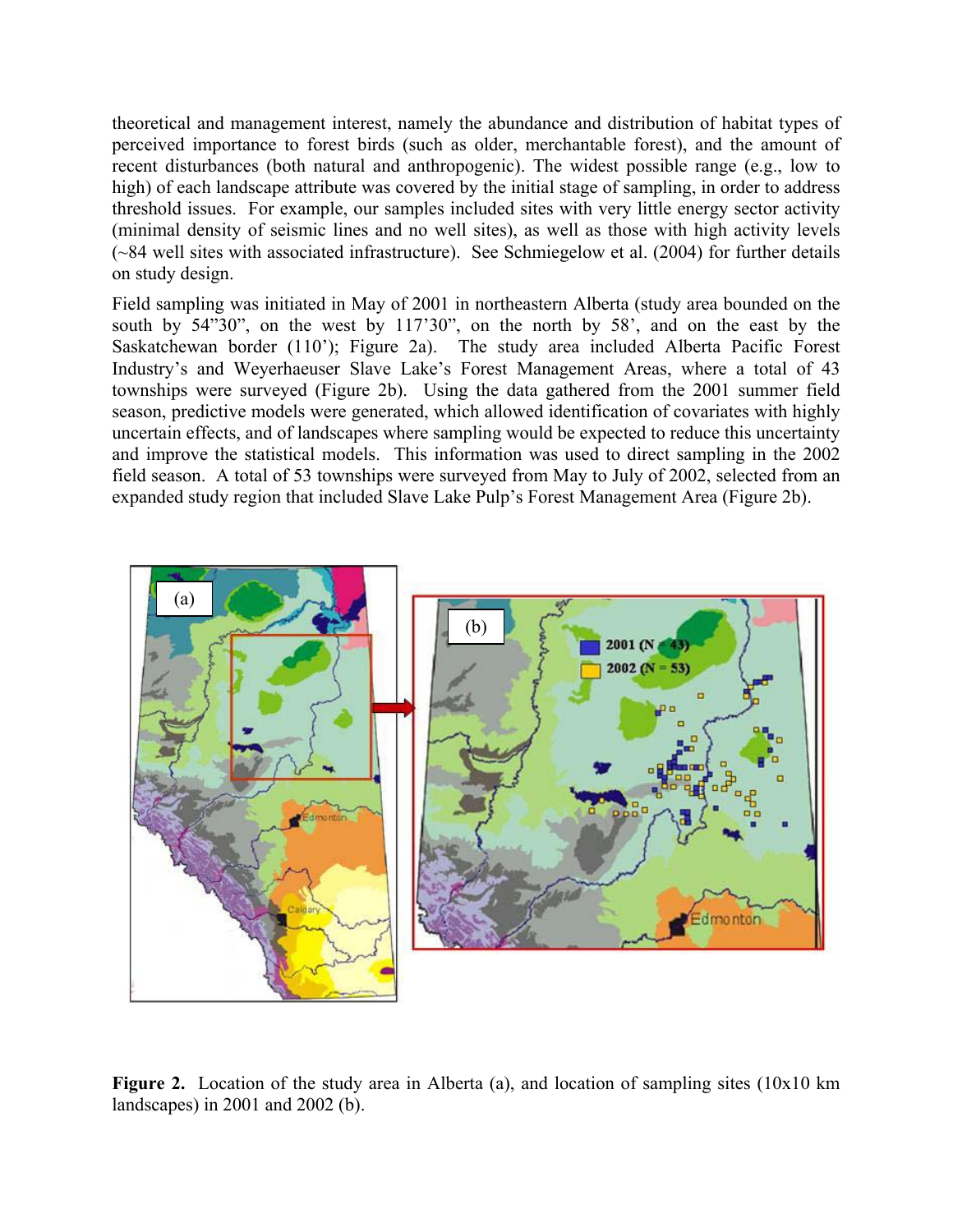*Bird Sampling* - Within each landscape, several survey methodologies were used during the breeding season (May-July; Figure 3). The location of sampling areas within landscapes was based on reclassified forest inventory data, which we reduced to twelve major habitat classes. Triangular line transects were established to sample forested habitat types roughly in proportion to their abundances, adapting a protocol widely used for wildlife surveys in Finland and Sweden. Point count surveys were conducted in one or more large patches of older commercial forests. In 2001, we focused on patches of older deciduous or deciduous dominated forest. In 2002, a modified protocol and increased sampling effort placed equal emphasis on patches of older coniferous-dominated forest, in order to better capture species associated with this habitat type. Point counts were augmented by playback methods to increase detections of breeding activity. Each landscape was visited once during the breeding season, in the year of sampling. Winter surveys for resident bird communities were also conducted in many of the sample landscapes.



**Figure 3.** Sample design for forest bird surveys within 10x10 km landscapes.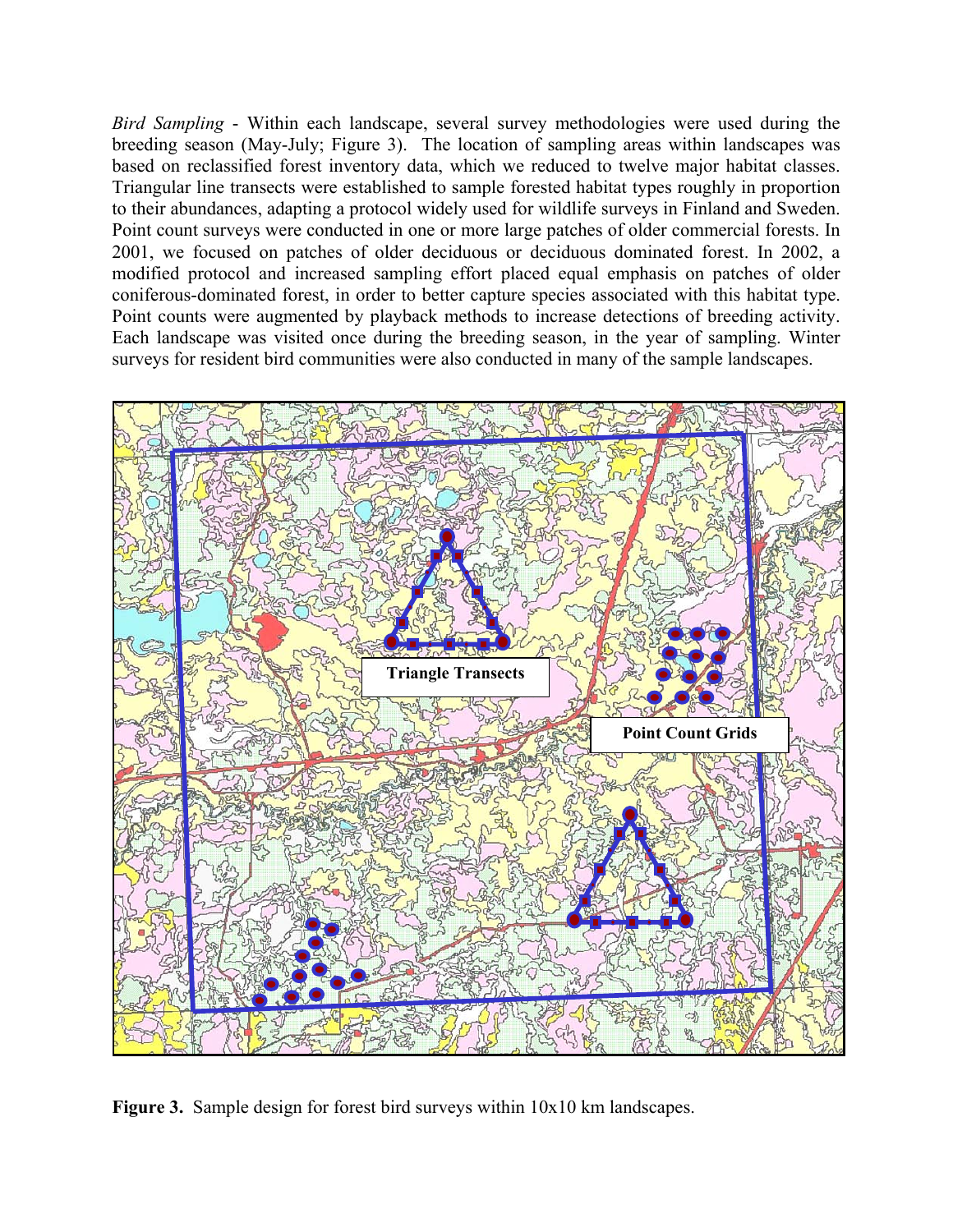**Results to Date:** In the 2001 and 2002 field seasons, we sampled a total of 96 landscapes, and collected more than 30,000 bird records. Most detections were of singing males. The five species most commonly encountered (Tennessee Warbler, Yellow-rumped Warbler, Swainson's Thrush, Ovenbird and White-throated Sparrow) accounted for 30% of all observations. The Blackthroated Green Warbler was the  $4<sup>th</sup>$  or  $5<sup>th</sup>$  most abundant species of neotropical migrant in patches of old mixedwood forest. The species was uncommon in the first Breeding Bird Atlas surveys for northeastern Alberta, ranking  $29<sup>th</sup>$  out of 37 species of NTM. It is also very uncommon in Breeding Bird Survey data from this region. Results below provide some clues as to the reasons for this discrepancy.

Preliminary modelling of the first two years of point count data revealed that the patch-level abundance of many old-forest songbirds is significantly related to both the amount and spatial distribution of older forest in the surrounding landscape. The total amount of habitat is important, but so are the size, shape and spatial arrangement of habitat patches across the landscape. The abundances of some species are also very sensitive to the amount of industrial development on the landscape, or the size of "the industrial footprint," measured by the densities of linear disturbances such as roads and pipelines. As the density of roads and pipelines within a landscape goes up, the abundance of species such the Black-throated Green Warbler goes down, even in patches of their favoured habitat (Figure 4). Other species are also negatively affected by the amount of forest recently harvested. The mechanisms are not clear, but some species may be considered "forest-interior" species that require large tracts of contiguous forest. The Breeding Bird Survey employs roadside counts that may bias detection of such species.



**Figure 4.** Mean detections of Black-throated Green Warblers on grids of 12 point-count stations in landscapes with low, medium and high densities of large linear disturbances (primarily roads and pipelines).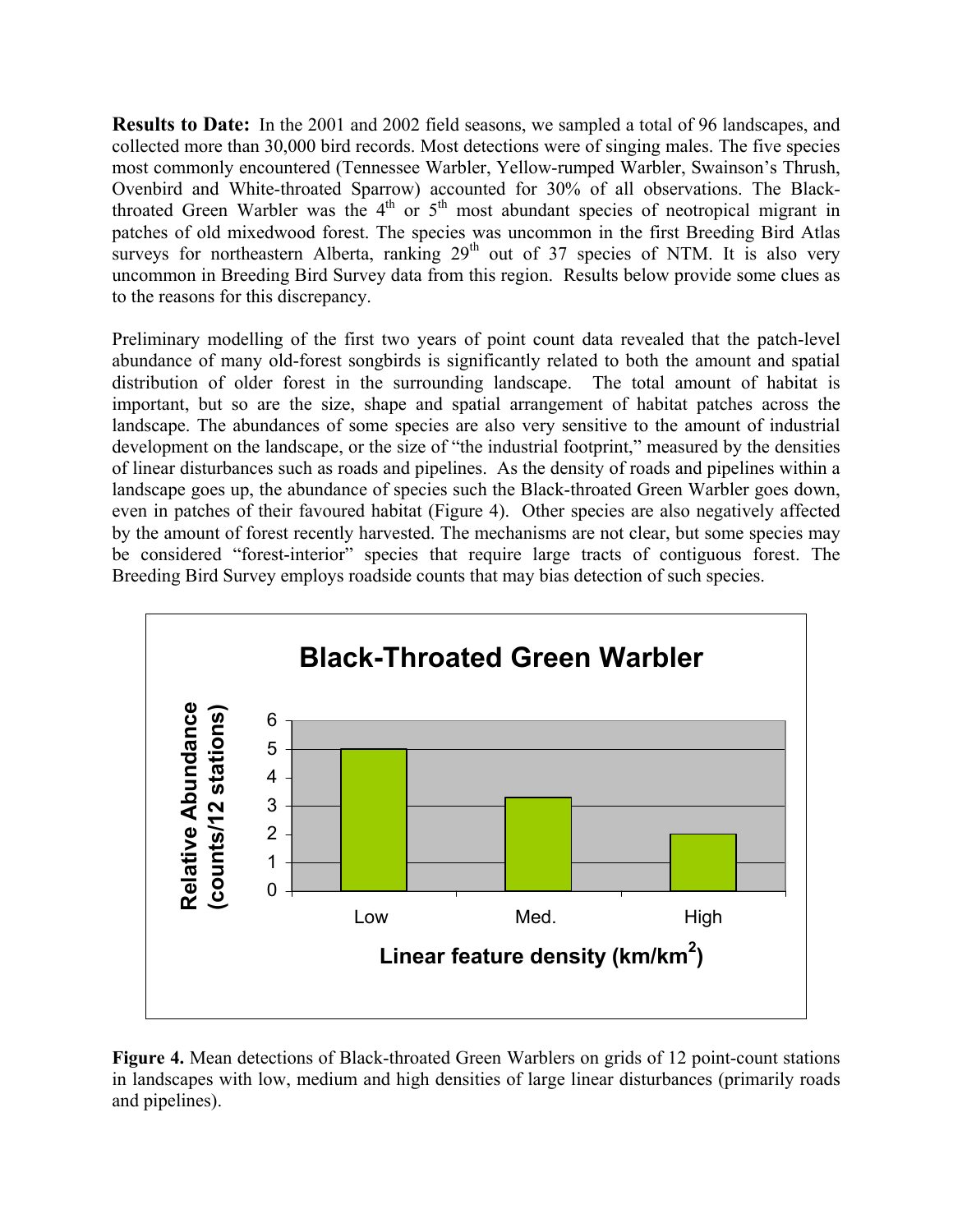It is also clear that there are strong geographic gradients in the abundance of many species, likely due to range limits. For example, the best Black-throated Green Warbler (BGNW) model included both westing and northing as explanatory variables, and also the sampling date:

BGNW abundance = North + West + jd + Cv + Cf + W + P1 - + + + - - -

where North = degrees north, West = degrees west,  $jd = juli$  and  $det$ ,  $Cv =$  amount of older forest,  $CF = configuration of older forest, W = density of well sites, and P1 = "excess" road and$ pipeline density, given well density. Symbols below the variables in the equation  $(+/-)$  indicate the direction of the relationship. Note that all variables associated with increased industrial activity (CF, W, P1) enter negatively, whereas Cv enters positively. Overall, the influence of sampling date was strongest for neotropical migrant species (Figure 5). This is not surprising, as these long-distance migrants face the most constrained breeding season, with first arrivals late in May.



**Figure 5.** The influence of sampling date within the breeding season on the detected abundance of Black-throated Green Warbler (BGNW), a neotropical migrant species, and Red-breasted Nuthatch (RBNU), a resident, at a location in the approximate center of the study region

Our modified within-site sample design in 2002 achieved the goal of better capturing species associated with older coniferous forests, and revealed marked variation in the community composition of old deciduous and old coniferous forests (Table 1). Our initial habitat stratification for the purposes of quantifying amount and configuration of older forest did not distinguish these two stand types. While abundances of both habitat types are predicted to decline with increased harvesting, older coniferous forests face the greatest pressures. Thus, species restricted to this habitat type may be considered most at risk in the near-term.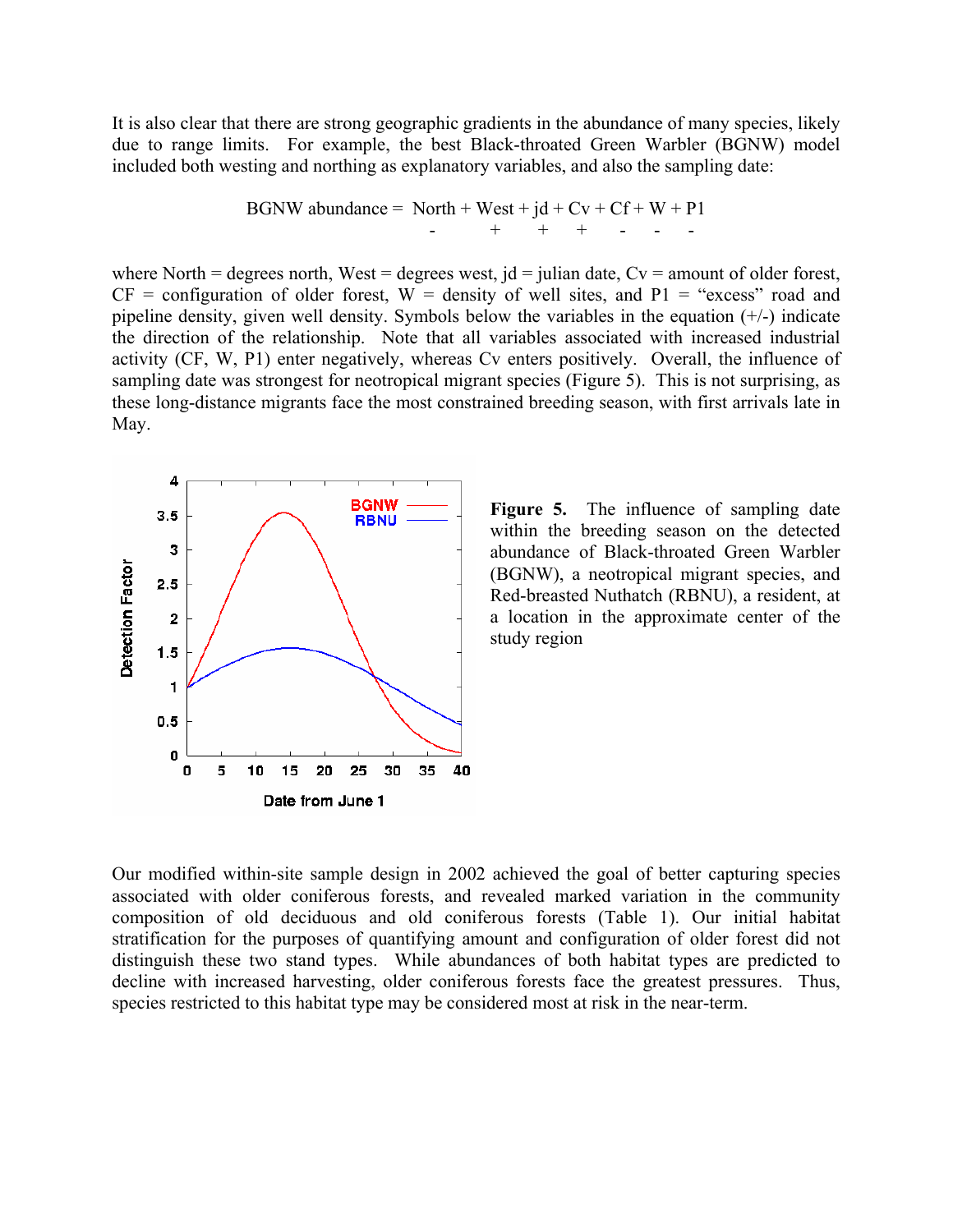**Table 1.** Ranked frequency of the 15 most commonly detected species in older coniferous and older deciduous forests in northeastern Alberta. Species whose names appear in italics are unique within the top ranks.

| <b>Older Coniferous Forest</b> |                  | <b>Older Deciduous Forest</b>       |           |
|--------------------------------|------------------|-------------------------------------|-----------|
| <b>Species</b>                 | <b>Frequency</b> | <b>Species</b>                      | Frequency |
| Tennessee Warbler              | 0.14             | Tennessee Warbler                   | 0.15      |
| Yellow-rumped Warbler          | 0.13             | Yellow-rumped Warbler               | 0.12      |
| Swainson's Thrush              | 0.09             | Ovenbird                            | 0.09      |
| <b>Red-breasted Nuthatch</b>   | 0.05             | White-throated Sparrow              | 0.08      |
| Winter Wren                    | 0.05             | Swainson's Thrush                   | 0.08      |
| Pine Siskin                    | 0.05             | <b>Red-breasted Nuthatch</b>        | 0.04      |
| Ovenbird                       | 0.05             | Red-eyed Vireo                      | 0.03      |
| White-throated Sparrow         | 0.04             | <b>Black-throated Green Warbler</b> | 0.03      |
| Golden-crowned Kinglet         | 0.03             | Pine Siskin                         | 0.03      |
| Western Tanager                | 0.03             | Solitary Vireo                      | 0.02      |
| Chipping Sparrow               | 0.03             | Chipping Sparrow                    | 0.02      |
| <b>Bay-breasted Warbler</b>    | 0.02             | Yellow-breasted Sapsucker           | 0.02      |
| Solitary Vireo                 | 0.02             | Western Tanager                     | 0.02      |
| Ruby-crowned Kinglet           | 0.02             | Mourning Warbler                    | 0.02      |
| Cape May Warbler               | 0.02             | Least Flycatcher                    | 0.02      |

**Next Steps:** Given the strong influence of both space and time on species distribution and abundance, it is important to account for these variables in the statistical models describing response to resource development activities. All analyses to date have been conducted at the scale of our sample landscapes  $(100 \text{ km}^2)$ . We now plan to conduct finer-scale analyses of the spatially-referenced data to account for local variation (e.g., patch size and matrix effects). Finally, we are reconsidering our initial choice of focal habitat (old mesic forest), given speciesspecific responses to cover type variation within this broad habitat class (e.g. differing songbird communities in old coniferous-dominated and deciduous-dominated mesic forest). Nevertheless, based on the analyses to date, we conclude that energy sector and forest harvesting activities have already resulted in significant declines in populations of some species.

While our sample design strived to encompass the full range of attribute values available, we were constrained by access considerations, which resulted in us failing to sample any truly pristine areas (i.e. those more than  $\sim 20$  km from the nearest road or seismic exploration line). Such areas tend to occur in the north/northeast of our study region, and along the Athabasca River Valley. Given the striking effects of industrial development seen in the first two years of data, we feel it is imperative to sample landscapes at the lower end of the existing range of industrial development, to provide an anchor for relationships. Further, the large tracts of older, riparian forest that exist in the Athabasca River Valley are identified as key components of protected areas designs for the area, but there exists no avian data for these sites. To determine potential bird abundances in undeveloped mixedwood forests, we plan to survey truly remote, "pristine" areas in northeastern Alberta in 2004. Pristine areas have been defined as landscapes with at least 20% of old upland deciduous or mixedwood forest where the energy sector has